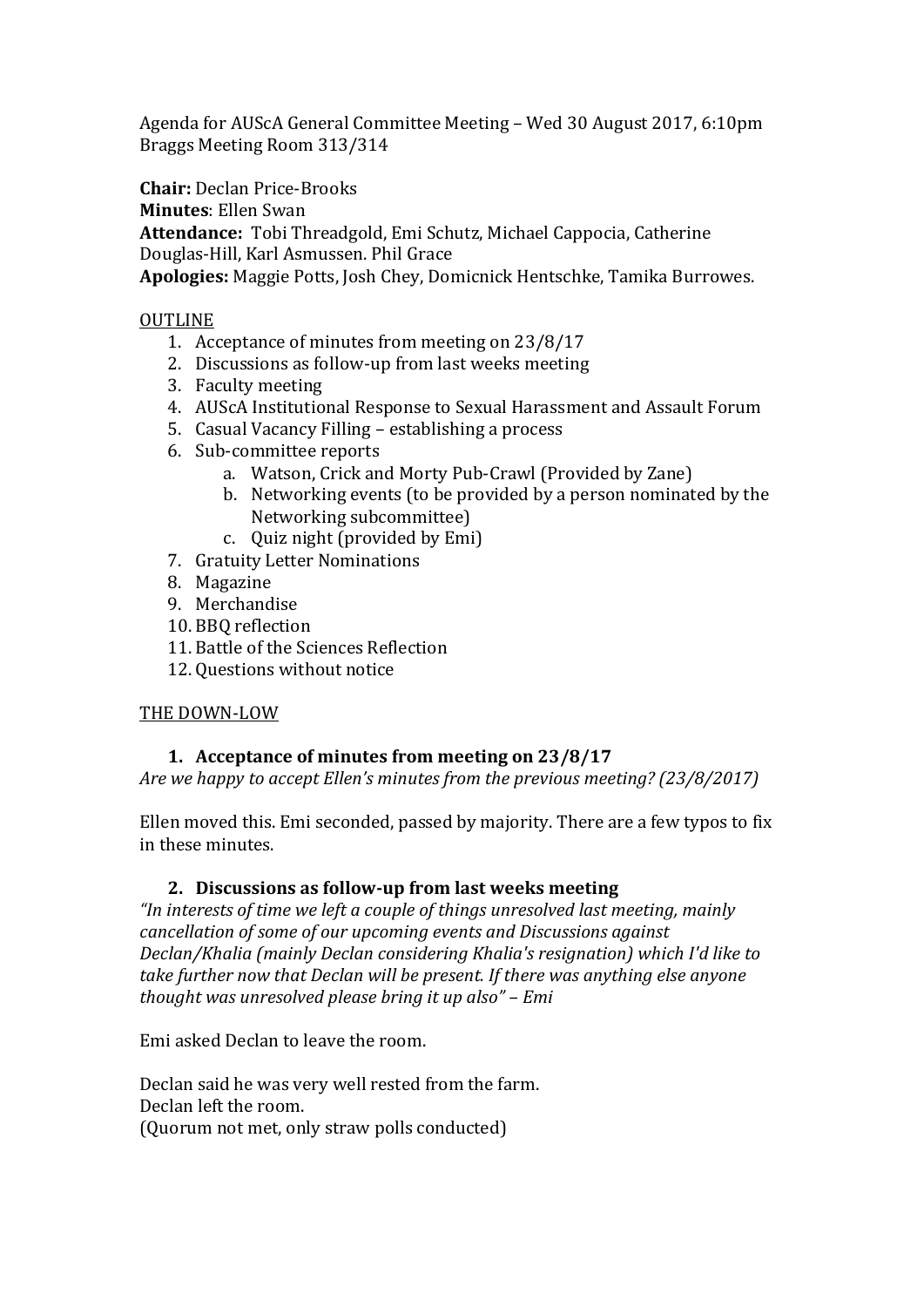Regarding Declan's offer of a break from Presidency, it is unclear how much it was an offer/suggestion, or more an expectation.

Don't want to let politics get in the way of having a functional committee. Tobi – sick of politics, just want to get back to committee stuff.

It was suggested that we still want him to take a break, as a lot of people have been hurt by his actions.

With no VP, Ellen/Phil would be next in line. To act as interim, would just have to chair meetings. If Ellen was interim, Maggie would have to step up to Secretary.

Declan can still have meetings with people etc. but have another committee member with him. Can't speak for the whole club (but shouldn't be anyway). Needs to be held accountable too. Essentially trying to get him to recover from having tunnel vision.

Originally proposed break (until the end of week 9) would still be practical. Anything more would be impractical. Same timeline for writing questions for Declan to answer.

STRAW POLL Do we still want to ask Declan to take some time off? 50/50 split.

Declan returned to the room.

If Declan took time off, it would let those who have been hurt heal, and also give him time to step back, be accountable and relieve some pressure. Also to let him relax for a bit, see things from a different perspective.

Declan – strongly agrees that he has made errors, want to make it very clear. If the committee wants to censure him, he would vote in favour. Hesitant to take the break because:

- He took the time to reflect and step back last week. A week isn't long, but the farm is good for thinking.

- Is hesitant to take the break as he is not exactly sure how it'll work. And also, he has one precious year to make the changes to AUScA that he said he would at the AGM. Doesn't want to give up any more days than necessary to make those changes.

Consultations were made with the Executive on these matters, but that was not sufficient to meet the eyes of the committee.

Emi – you can still hold meetings with other people to get things happening. These arguments suggest that you want to make changes regardless of the committee's opinion.

DPB – through his recusal, he has already removed the controversy in repairing ties with the faculty.

Karl – you can still do the same things. You can still make the connections with others (take another Committee member). You'd lose the chair. The Committee would feel more comfortable with removing the President part.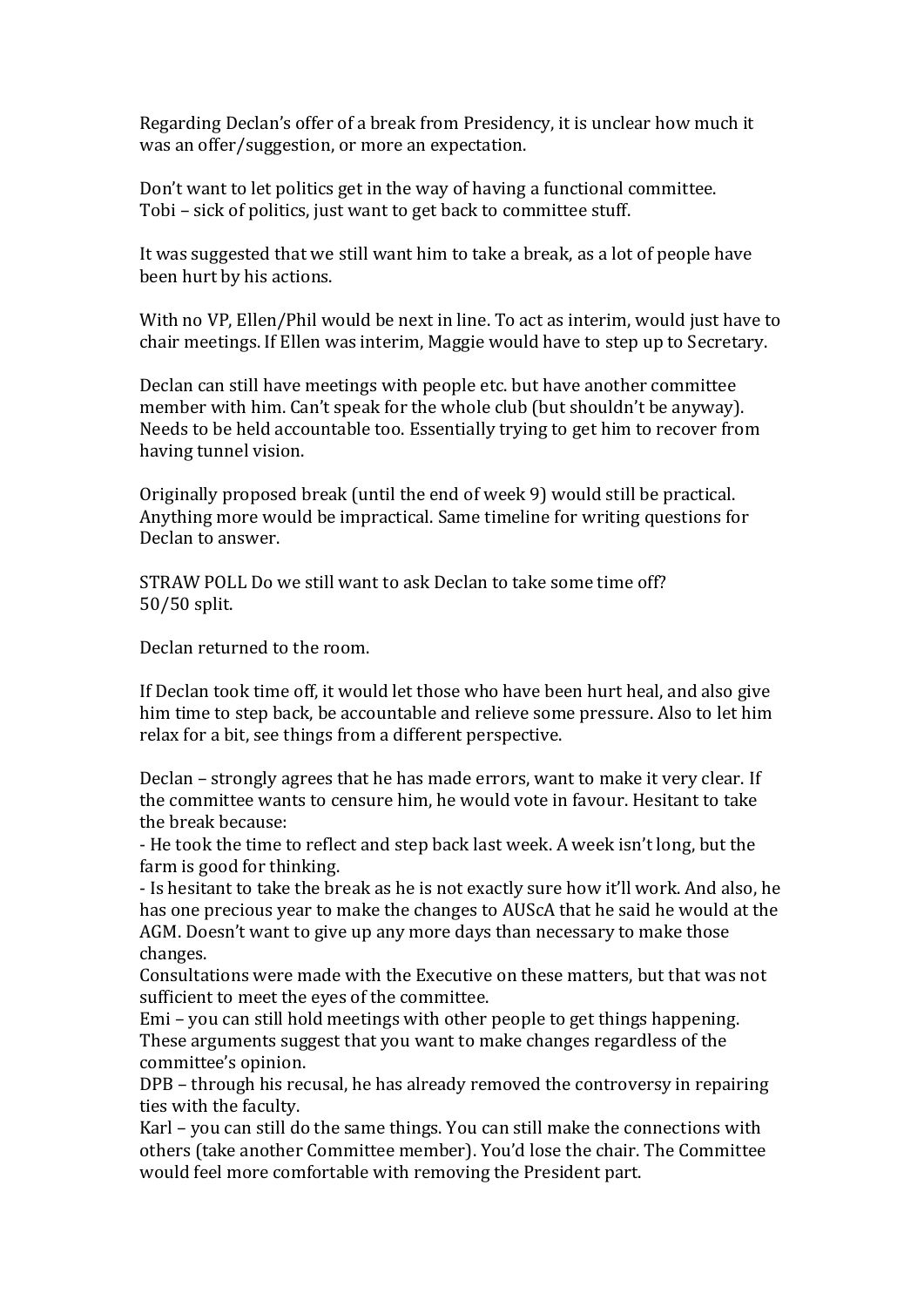Declan – Meetings should be conducted on a President to President level, to show respect. What does this break mean in practical terms? Is it just title? If I just don't chair meetings, there's not really much difference?

Karl - Instead of being a president, you'd be a representative of the committee. It is mostly in the interest of harmony for the Committee. Intends to continue serving in this capacity, with the recusal in place.

Tobi – (to Declan) can you offer an alternative?

Declan – as per his recusal: appoint Michael as our representative to the Faculty to take the powers normally invested in the President, and repair our relationship. Declan would also be understanding and comfortable if it was requested he was censured.

(Censure definition – denouncement of actions. Express severe disapproval publically)

If we could ease the unrest within the committee, that would help immensely.

Declan move that Michael be empowered with all powers that were divested from the presidency upon the presidents recusal, be invested in Michael, should he be willing. Should he be unwilling, said powers would be invested in Emi. Seconded by Emi. Passed by majority vote.

Would be good to see Declan being visibly taking actions to show improvement from his actions. Also, he has requested that the Committee tell him if there's more that he can do to show this - he can't fix problems unless he knows they exist!

#### **3. Faculty meeting**

*As follow-up from last week's meeting the option of setting up a meeting with the faculty should be discussed*

Emi moved that she and Michael schedule a meeting with the Faculty to discuss the magazine publishing and ongoing relationship. Seconded by Ellen. Passed by majority vote.

#### **4. AUScA Institutional Response to Sexual Harassment and Assault Forum**

*AUScA has successfully submitted an open letter for publication in On Dit in reposense to the Sexual Harassment and Assault report. This response is attached at the end of this document.*

Our letter has had a very good response. We wave been approached by other clubs asking to be on board with out ideas (AUES, Chem Eng). We are currently planning a meeting to discuss the way clubs approach sexual assault.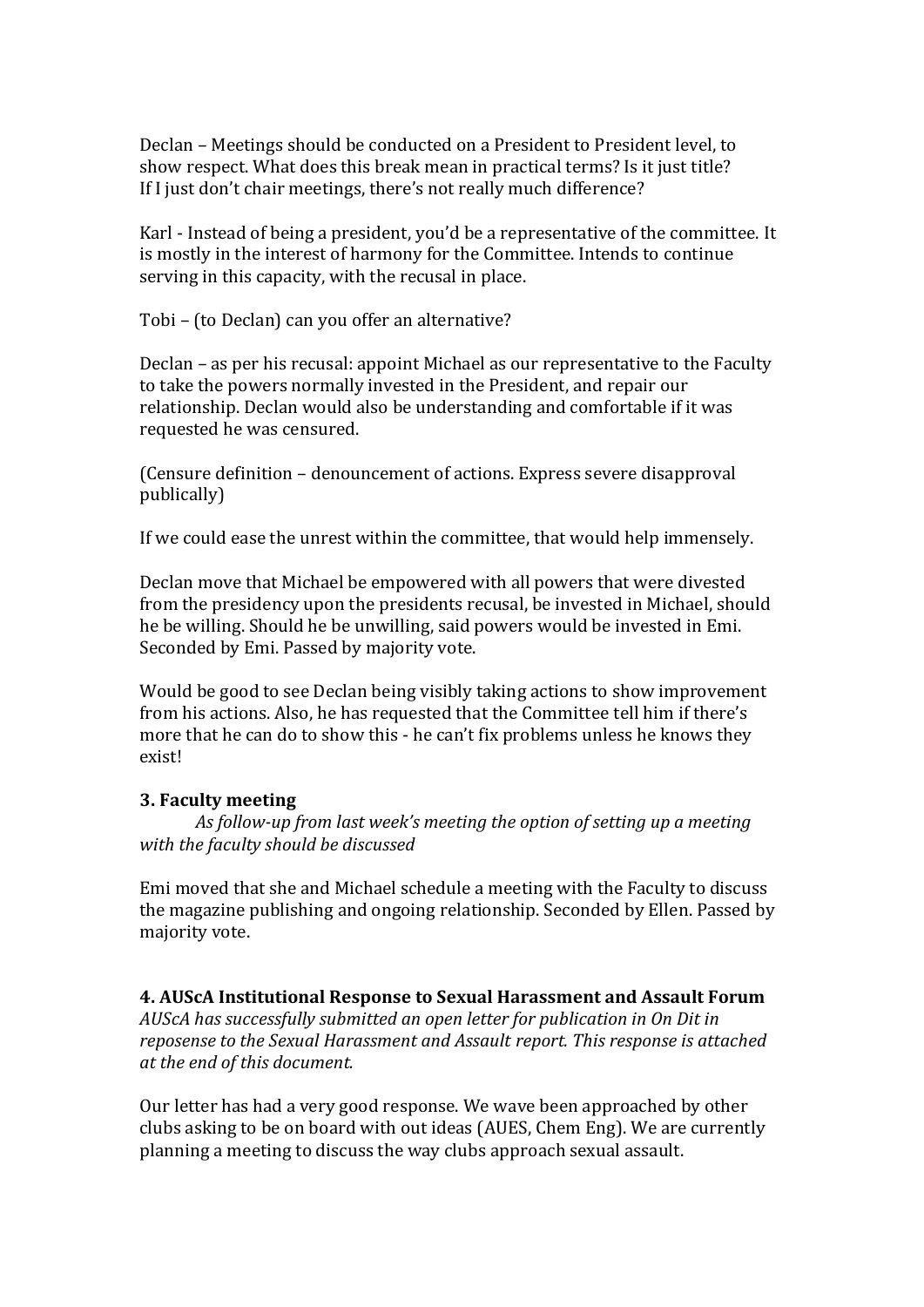We raised that as a club, we don't really know how to deal with/resolve issues of sexual harassment and assault. Colleen from the Student Life Department of Uni has offered us Recognise and Response training (from Yarra Place), to as much of the Committee is available on a particular date. This training is valued at \$250pp, and is being completely subsidised by the University. Ellen will create a Doodle poll to help decide which date is most suitable for the training session. Once the date has been established, we will ask Colleen if we can invite representatives from other student clubs to fill any remaining spaces.

Declan will be having meeting with Melody, who is the Clubs admin regarding this matter (Thursday 31/8/17).

## **5. Casual Vacancy Filling – establishing a process**

*As a number of casual vacancies have opened up it may be necessary to establish a process by which we can select candidates. In the interest of expediency, having 2 representatives interview the candidates and put forward a recommendation to the committee is one possible solution. Selecting who should conduct these interviews for each position may be best.*

## *Given the Nature of the VP position, a separate process may be appropriate.*

Emi's suggestion – get the candiadates to come to one of our meetings, give them 2 mins to talk. They also become aware of our meeting time and the process is significantly sped up. The position is awarded at that meeting. Gives them experience on the committee and see what AUScA does. This would be applicable to all positions.

Moved by Emi, Seconded my Michael. Passed by majority vote.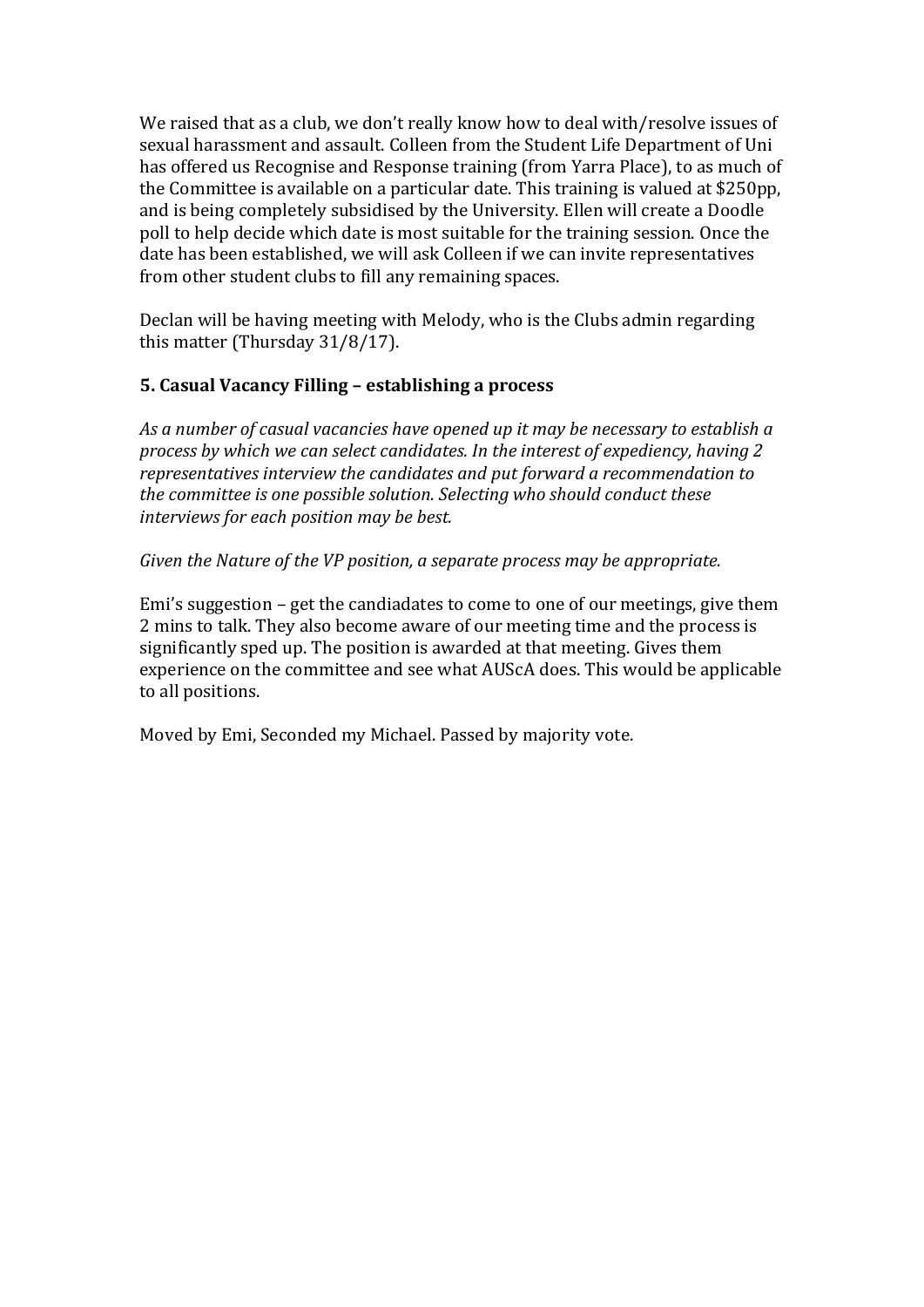## **6. Sub-committee reports a. Watson, Crick and Morty Pub-Crawl**

Phil and Sarah will be responsible people on the night (Schwifty crew), have bought high-visibility vests = (2 people for 250 max patrons). Catherine will prepare FB post to introduce Phil and Sarah to pubcrawlers (will be published by Friday morning)

Chem Eng – Have an uber deal for their pubcrawl, might be something we should consider for future pubcrawls?

We should also get the food/drink deals confirmed – Tobi and Ellen to coordinate posting this on the FB page

There's about 50 shirts left to pick up. Slight issue with the exact number of the order (2 less larges than ordered, this needs to be double checked). (This fits within the expected margin of error though. We have 4 spare M, 1 spare S, 2 short on L. Have set 2 of the M aside to give to the 2 L people. Can still offer those people a refund if they don't want the M.)

Side note – the shirts are **b i g** and **t h i c c**

One box of shirts left, in Josh's office. For any shirts needed to be picked up on Friday, Declan can be there (perhaps in the clubs room).

Catherine will send out a reminder email tonight to those who haven't picked up their shirts. Catherine to do this.

# **b. Networking events (to be provided a person nominated by the Networking subcommittee)**

# **Past Events:**

Careers in Bio Careers in Physics

Attendance of 30-50 people each.

# **Future Events:**

#### **Careers in …**

Careers in Healthcare (Cancelled, talk to Rhaneela Punitham for future planning or collabs) Careers in Chemistry Careers in Ecology/Environmental Policy

Nothing has been planned for the Chemistry or Eco events, but **Michelle McKinnon** from the Careers Service has some people on board to help with that one. (I believe it was a Professor of Environmental Policy who is keen to sort something out, talk to her for more details.)

The approximate dates are set for these events (check the calendar), all that needs to be done is: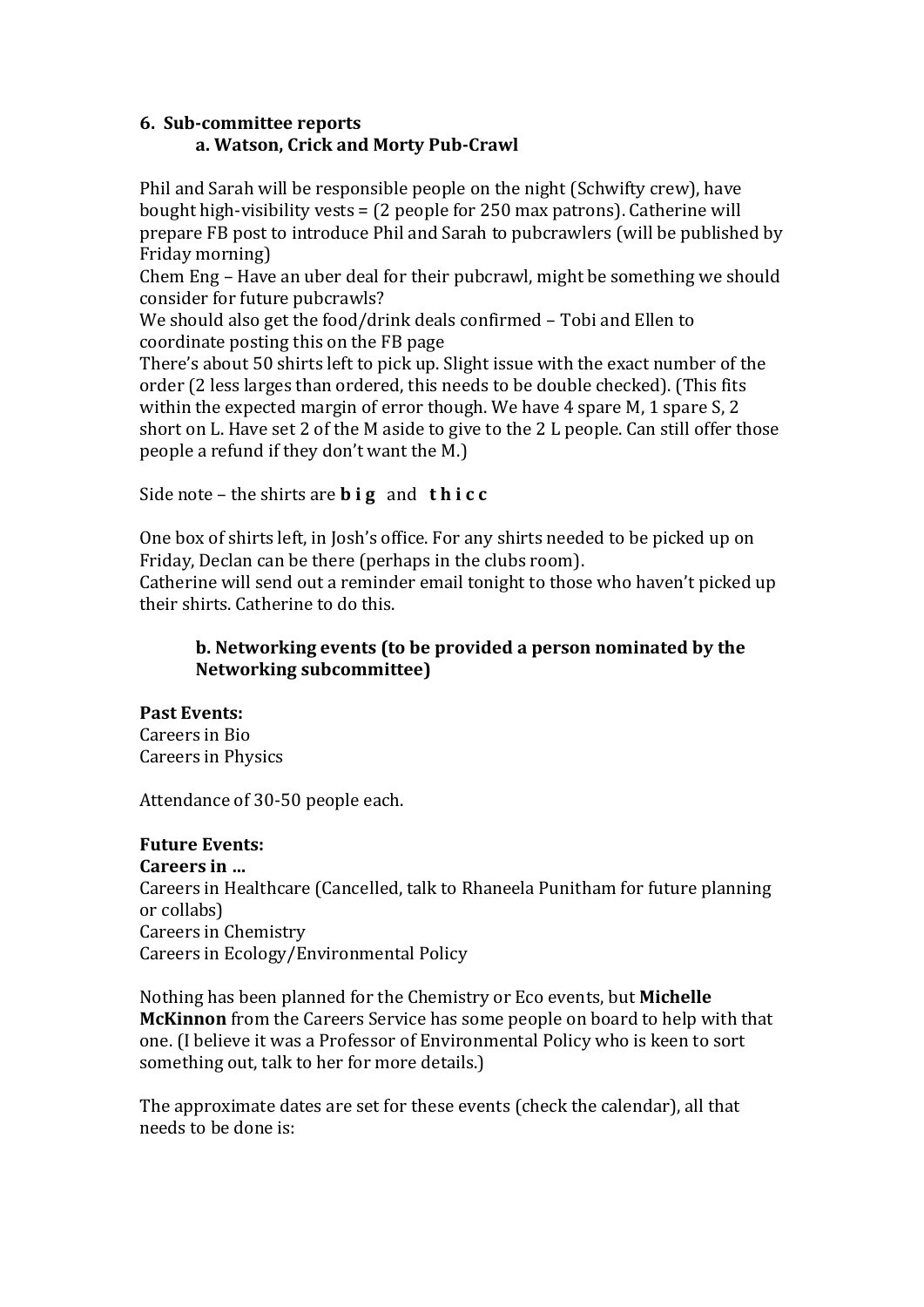- 1) Lock in an approximate date that you know will suit the students in this area (won't clash with major pracs or other events, etc)
- 2) Contact 3-4 speakers with the approximate date, and hope they're all free at the same time. Have backup speakers ready in case they aren't.
- 3) Book the room as soon as possible to make sure you actually get a room. Ira Raymond is perfect for these events, and can be easily booked online (just) Google "Ira Raymond room booking")
- 4) Buy wine bags, and get bottles of the wine we have from Emi
- 5) Order pizza from the Australian Pizza House a couple of days before and organise to have to delivered slightly before the talks should finish (allow for people not talking long enough ie. 10 minutes.)
- 6) Getting the speakers little bottles of water is always nice.
- 7) I'm sure the rest is straightforward enough.

## **Science in the UniBar**

Alan Cooper is on board, but still need to find 2-3 more panel participants. Andrew Stapleton was keen to be involved, but hasn't been contacted yet. Michael is supposed to be investigating additional speakers.

Also need to work out an exact run sheet for the night, and some incentive for people to ask questions. Basically copy Science in the Pub (which I've never been to).

## **Biology Meet and Greet**

Book a room, order pizza and buy soft drinks. Advertise to academics, postgrads, and undergrads with posters + emails. Easy.

# **c. Quiz night (provided by Emi)**

Haven't had a meeting yet, will do soon. If anyone wants to write questions, please volunteer!

Anyone with ideas for the night should post them in the Slack channel (e.g. a Simpsons round)

Tobi moved that we accepted all subcommittee reports – seconded by phil. Passed by majority vote.

## **7. Gratuity Letter Nominations**

Madeline Noble (Science Alive! Contact) was very pleased with AUScA's volunteers during the event:

"I had a few that were unable to make it, but they were able to let me know well in advance so there were no issues, and those that did attend were exemplary volunteers. I was very impressed to see that they were all hard-working, autonomous, and enthusiastic about their tasks."

She highlighted one of our volunteers, Imogen Winsborough, who went above and beyond her duties over the three days she volunteered at Science Alive. Ellen has proposed that we consider her for a gratuity letter.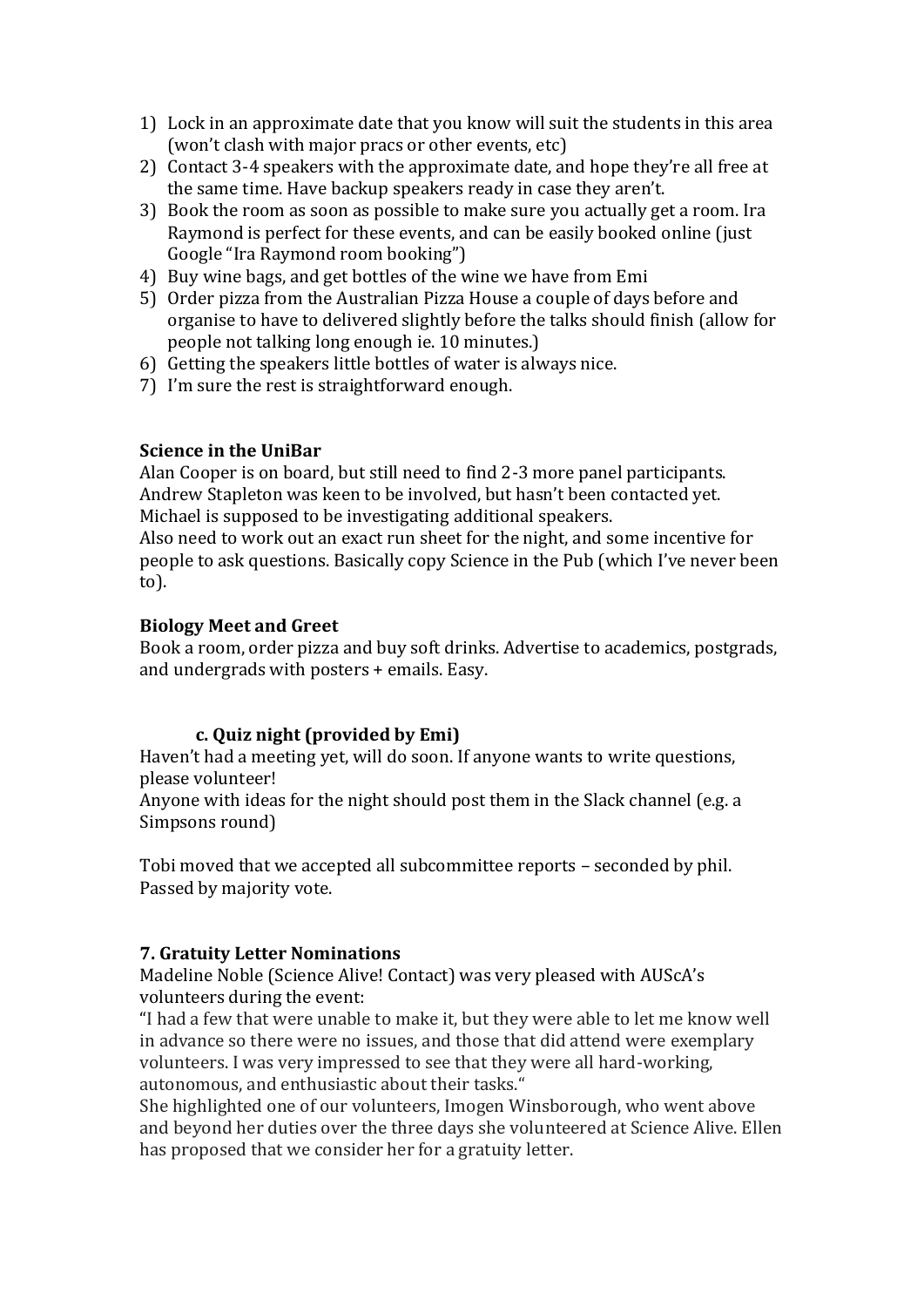Additionally, we had several exemplary volunteers at the BBQ on Friday, who willingly gave up large parts of their day. These people are: Natasha Bradley (who also helped out with pubcrawl shirt sales), Steph Eglinton, Jacqueline Barsby, Lucy Carpenter and Furdosa Ababor. Declan proposes that we should consider these people for gratuity letters.

Meanwhile, are there any other nominations for gratuity letters?

Declan moved that we award the above people gratuity letter. Seconded by Michael. Passed by majority vote.

Michael – gratuity letters are nice, but – Phil – fireworks!

Recessed meeting 6:42 because there were FIREWORKS. Meeting resumed at 6:44pm.

Michael said gratuity letters are nice, but it's not ideal for people who are 3<sup>rd</sup> years/ it is late in the year. Perhaps we could follow Ellen's idea from earlier in the year and have a morning tea/dinner for our volunteers. Declan suggested that we cut out gratuity letters in future. Will resume this topic at a later time.

#### **8. Magazine**

*The Faculty has asked if AUScA is planning to print another Magazine this year for incoming students. This will be discussed.*

Declan moved that we print another mag. Seconded by Tobi. Passed by majority vote.

As we will need a lit of people to help with this, Catherine suggested that we open a file/form on our website to accept submissions. This will likely occur after pubcrawl, to prevent any confusion.

Michael suggested that we should meet with the Faculty to discuss finer details of the magazine (e.g. page sizes).

Declan suggested that we reduce the number of copies from 800 to 600, based on the distribution of the previous magazine.

Tobi said that in a meeting with first year Faculty directors, they expressed how keen they were for us to do it again. From this, Tobi moved that we make an ebook of the mag. Seconded rapidly by Phil. Passed by majority vote.

Declan – we need someone to spearhead/lead the magazine (lead until exams). Emi said she could do this until October.

Declan moved that we form a subcommittee, with Emi as officer until exams. Seconded by Ellen. Passed by majority. Subcommittee will be formed via slack.

Feedback – the condoms from ShineSA were a good idea, and we should include them again.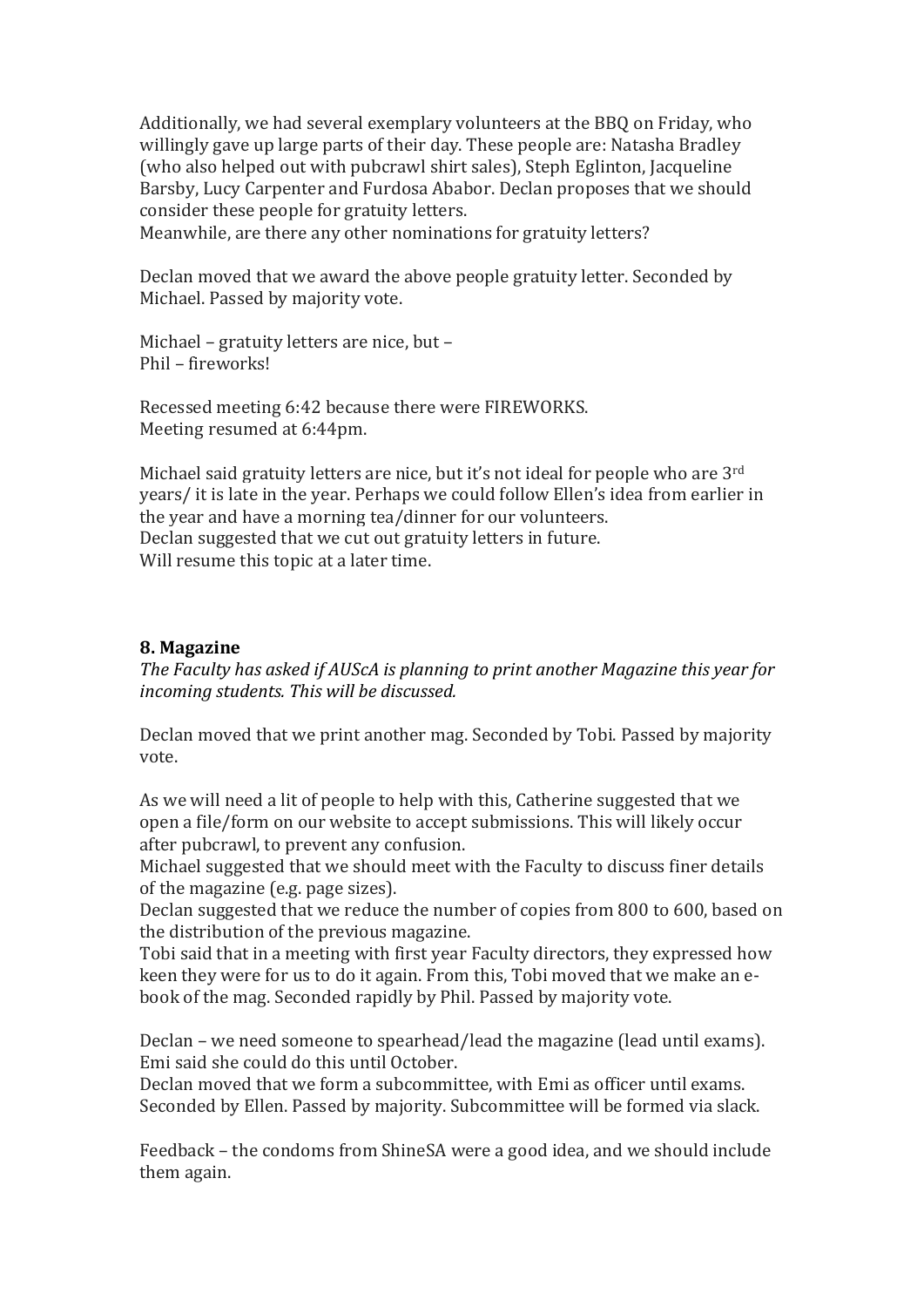Not entirely sure how they would be incorporated into the ebook. (antivirus/antimalware program for dickpics?)

## **9. Merchandise**

*We received an enquiry from a member (Corey Fordham) asking if AUScA would consider lines of merchandise, including rugby jumpers, hoodies etc. Traditionally, AUScA does not offer this type of merchandise due to costs and storage logistics (see Declan's response to Corey's enquiry at the end of this document). However, we feel this is something which should be re-addressed – where do we currently stand on the matter, and why?*

We need more storage space (even storing the pens was annoying).

Ellen suggested we do an annual order of AUScA jumpers, in a similar manner to how we order pubcrawl shirts. Although storage would be an issue, we manage well enough with pubcrawl shirts.

If this happened, we would need to organise it at the start of the year, ready in time for cold weather.

Emi said that for her pony club, they have ordered rugby jumpers previously  $(-25)$ , and charged \$50 each successfully.

Perhaps someone could get some quotes early next year. The first round of sales is always risky, second round is a little safer as there has already been exposure. Tobi: "Whatever happens, someone please send one to Roseworthy."

# **10. BBQ Reflection**

*We held our annual Semester 2 BBQ on Friday, August 11. How did it go, what were our thoughts? We did have to order more food halfway through, which is a good sign for outreach to members!*

Same BBQ order every semester. We ran out this time, and had to go out and get more food. This makes this BBQ the most successful one for modern day AUScA Phil moved that we applaud. Seconded my Declan. Moved by acclamation. Further applause followed.

Desperately needed more people to help with setup in the morning Cloisters was a surprisingly good location - perhaps consider Cloisters for second semester BBQs – is more suited for bad weather.

Faculty gave away some of our memberships as a prize for their scavenger hunt – helps to form a good relationship. This was something we should consider for future events.

# **11. Battle of the Sciences Reflection**

*On Wednesday August 16, our long-awaited event, Battle of the Sciences was held. How did it go and what did we learn from this event?*

Event itself went very well, the advertising did not. Event was ambitious, and the risk didn't pay off. In future, we should advertise better, listen to Emi more about contacting/reaching out to schools. Had really good online viewing. No schools physically attended the event.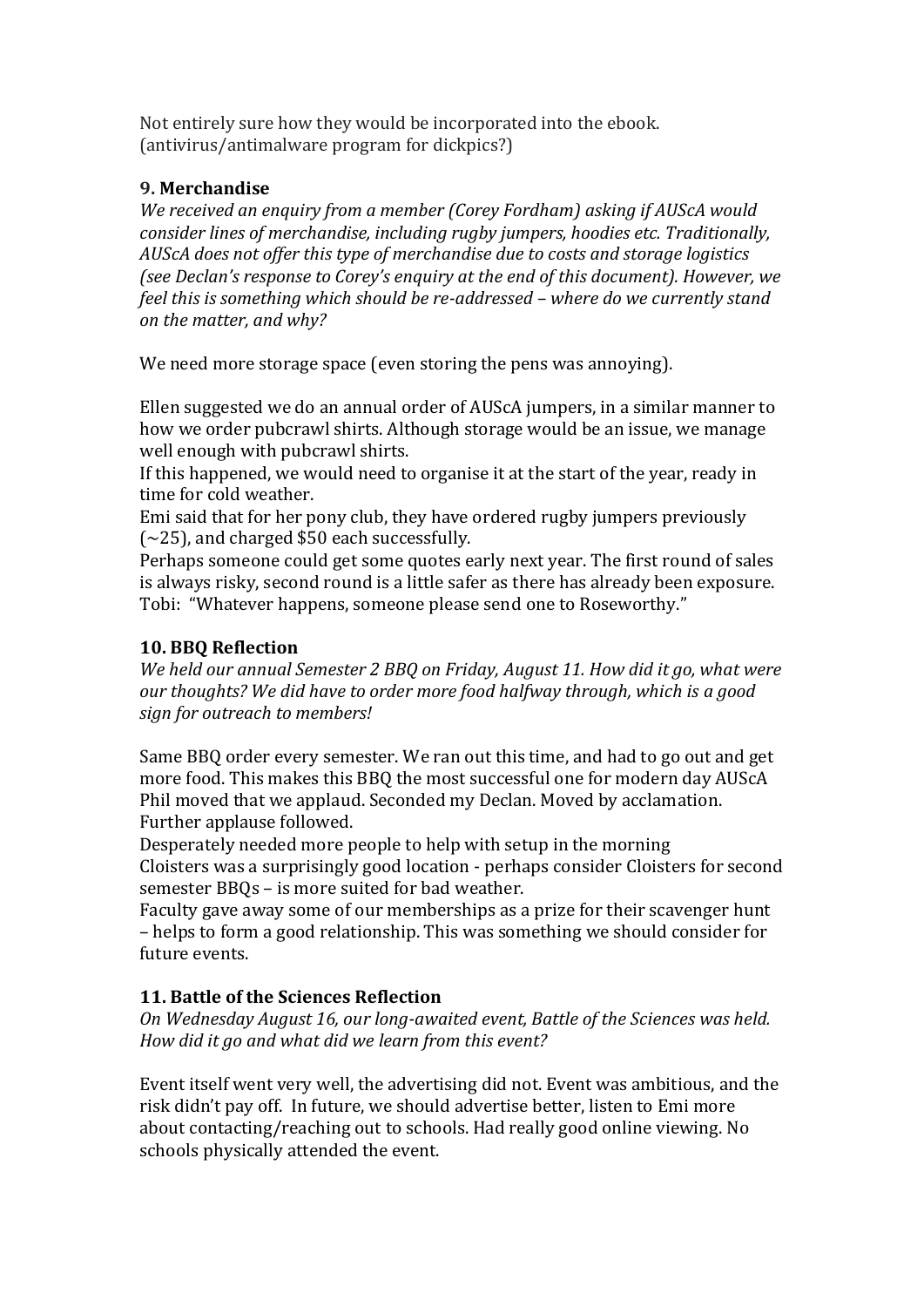Should've started contacting schools ourselves earlier, not leaving it to the marketing department. In future, we should sit down with the school managers, with an event outline.

We now have a spreadsheet of schools to contact which would help next years Committee. Could maybe combine the event with some lab tours to make the event worthwhile for school attendance.

A lot of the schools said they would've loved to go, but didn't have enough notice. They need at least 6 months notice.

Talk to the domestic recruitment team for the University. Nick V, Eli.

Catherine – the speakers were incredible, excellent choice of speakers.

Emi – not sure how well the format was explained to the speakers. Declan had phone conversations, changed the format just before the event. Left the order to the day, and perhaps wasn't the best idea.

Judges didn't get a chance to explain thing/give a spiel, it felt very superficial.

Need to write an evaluation for the grant. Declan to write in conjunction with Phil (for financial matters).

The FB announcement of the winner could've been better planned to say more than just "chemistry wins".

We did get two Battle of the Sciences banners with the grant money, but they are replaceable which is handy.

Arts have a banner – saying "Join us! We have pubcrawls, movie nights" etc., we could do something similar saying " We welcome Chem, Phys, Bio, Geo…"

It is up to the future Committee if they would like to hold another Battle of the Sciences.

## **12. Questions Without Notice**

Tobi composed email for shirt pickups and it was confirmed.

Arwa/Sciencenetwork expressed an interest in hosting an event similar to "Science in the Unibar", seeing as we have postponed/cancelled the event for the time being. All present at the meeting were okay with this.

Meeting adjourned 8:03pm.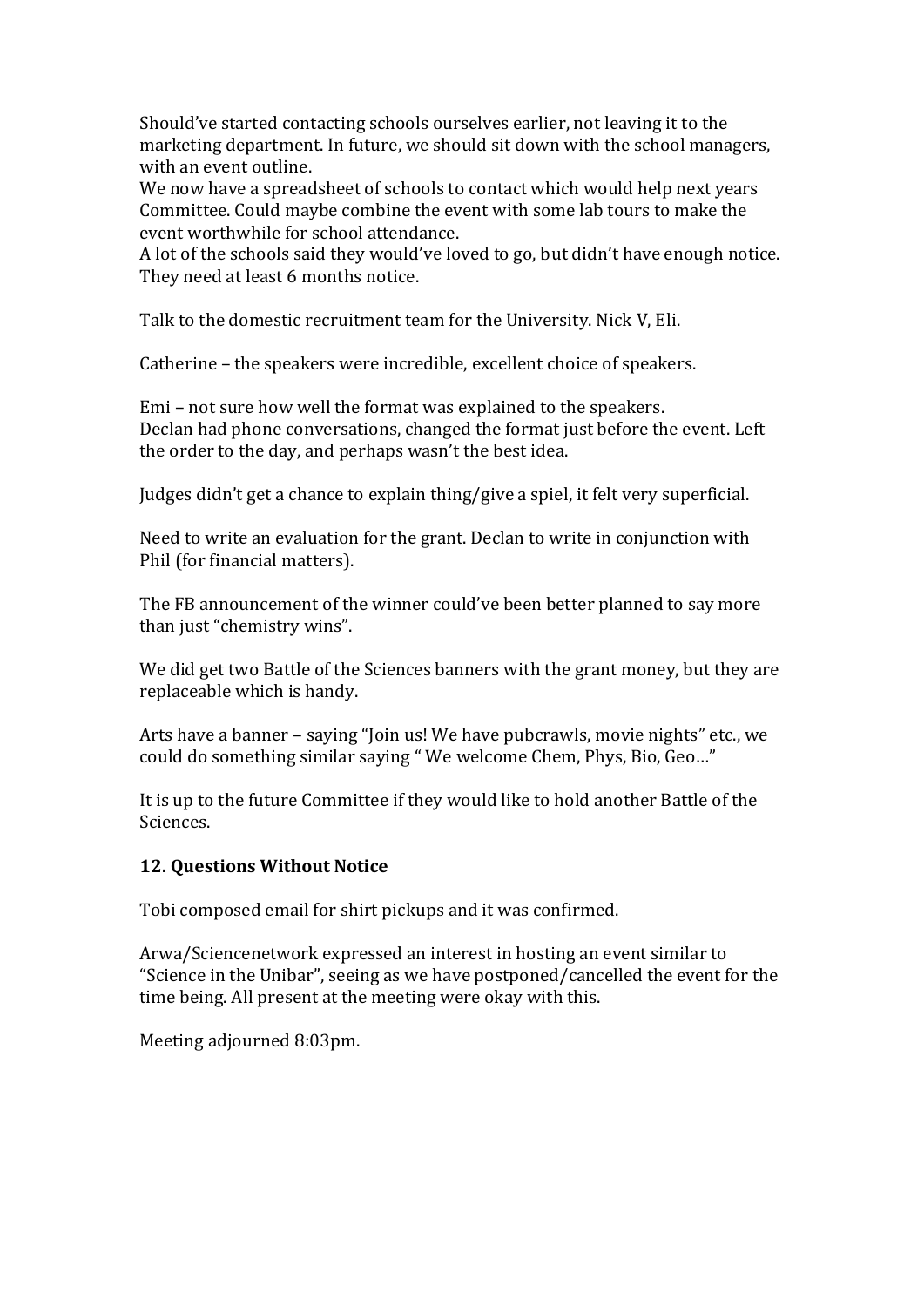# **Appendix : 4. AUScA Institutional Response to Sexual Harassment and Assault Forum**

Dear Sciences Association members and the wider university community,

On the 1st of August, the Human Rights Commission released the results of a survey into sexual assault and harassment in university communities. The results are damning, not just for university responses but for campus culture. Sexual harassment and assault is intolerable, but this report shows that we as a community are tolerating it. That ends now. We as student communities must lead the way in solving this pervasive issue.

The HRC report shows a significant portion of sexual harassment at the University of Adelaide happens at social club events of the style that AUScA runs (e.g. pubcrawls). While I and the committee of AUScA are not personally aware of any such instances at our events, another thing the report notes is that university leaders would be the last to know. With that in mind, if you or anyone you know has been sexually harassed or assaulted at an AUScA event, we as an association are deeply sorry and I would like to personally apologise.

We will not tolerate acts of sexual harassment or assault, and if you do there is no place for you in AUScA.

Regardless of the prevalence of these issues at our events, this report is a wakeup call and as a social club associated with The University of Adelaide, AUScA intends to take a proactive role in improving campus culture, develop procedures to respond effectively to reports of sexual harassment or assault, and improve how we operate events to minimize the risk of sexual harassment and assault in the future.

We intend to implement the following policies in order to achieve this, and we call on other University clubs and community to do the same.

- Expanding our risk assessment mechanisms to focus on not just personal accident and injury prevention, but also to minimize risk of sexual harassment and assault.
- Seek training for club leadership, to train them how to deal with a report of sexual harassment and/or assault.
- Ensure more information and training for responsible people at events involving alcohol and making said responsible people more visible.
- Lead the way in developing a culture that has no tolerance for sexual harassment or assault.

We cannot do this on our own. We need the help of the community at large. Sexual harassment will only stop when everyone as a society decides it needs to.

Signed, Declan Price-Brooks President of the Adelaide University Sciences Association